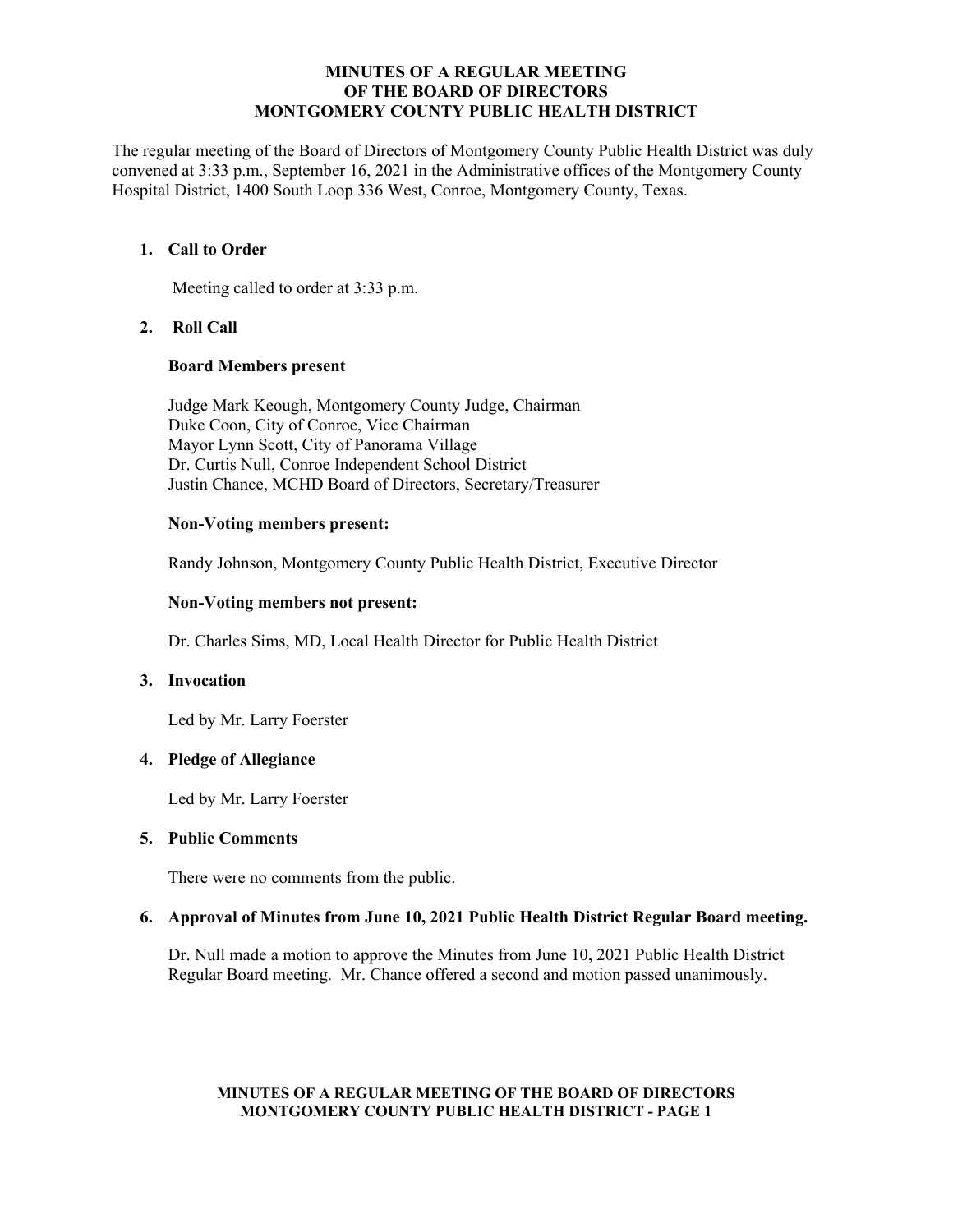# **7. Update on COVID-19 by Dr. Charles Sims, Local Health Authority. (Dr. Charles Sims, Local Health Authority – MCPHD)**

Judge Keough deferred agenda item no. 7 due to Dr. Sims not in attendance.

# **8. Update on EMS/Hospital COVID-19 activities. (James Campbell, EMS Chief – MCHD) (attached)**

Mr. James Campbell, EMS Chief gave an update on EMS/Hospital COVID-19 activities to the board.

*"Judge Keough requested the financial agenda items 12 through 15 be moved up for approval due to a board members need to leave early for another board meeting."* 

### **9. Report on activities related to Public Health, Epidemiology and Emergency Preparedness. (Alicia Williams, Public Health Director - MCPHD)**

"*Judge Keough requested for the record to reflect that Duke Coon left the meeting at 3:59 p.m."* 

Mrs. Alicia Williams, Public Health Director presented the Public Health report to the board.

Ms. Meghna Bhatt, Public Health Epidemiology Specialist presented COVID-19 data to the board.

# **10. Report on activities related to Medicaid 1115 Waiver Project. (Melissa Miller, COO – MCHD)**

Mrs. Melissa Miller, COO gave an updated on 1115 Waiver Project to the board.

# **11. Review and approve financial report regarding District's operations. (Brett Allen, CFO – MCHD)**

Mr. Brett Allen, CFO presented the financials to the board.

Dr. Null made a motion to accept the financial report regarding District's operations. Mr. Chance offered a second and motion passed unanimously.

# **12. Discussion and ratification of the Public Health District budget for fiscal year 2021- 2022. (Brett Allen, CFO – MCHD)**

Dr. Null made a motion to accept the ratification of the Public Health District budget for fiscal year 2021-2022. Mayor Scott offered a second and motion passed unanimously.

### **13. Consider and act upon recommendation for amendment(s) to the budget for fiscal year ending September 30, 2021. (Brett Allen, CFO – MCHD) (attached)**

Mr. Chance made a motion to consider and act upon recommendation for amendment(s) to the budget for fiscal year ending September 30, 2021. Dr. Null offered a second and motion passed unanimously.

### **NOTICE OF A REGULAR MEETING OF THE BOARD OF DIRECTORS MONTGOMERY COUNTY PUBLIC HEALTH DISTRICT - PAGE 2**